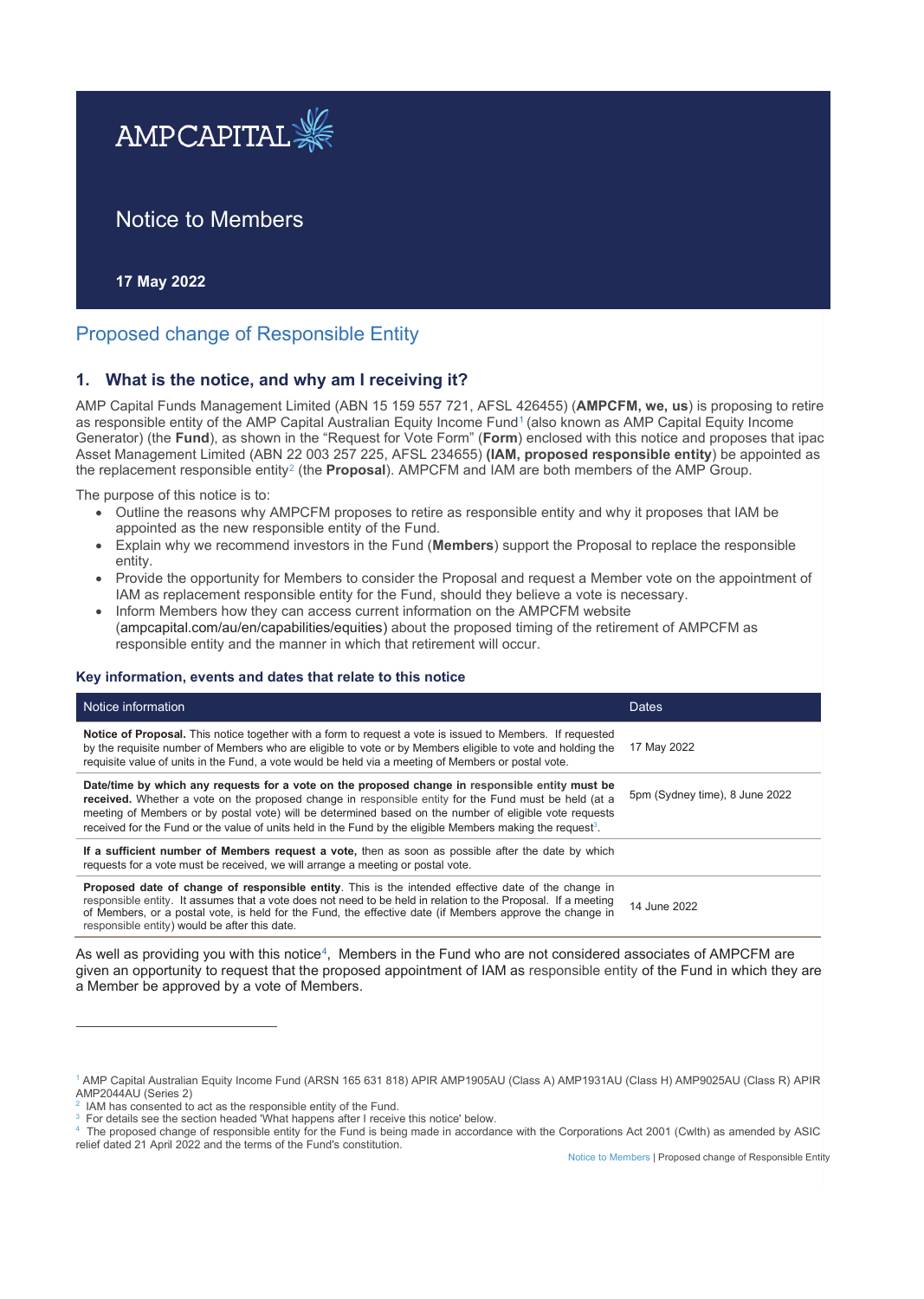If you have **no** objection to the proposed appointment of IAM as the new responsible entity of the Fund, **you do not need to do anything**.

For the reasons set out in this notice, AMPCFM<sup>s</sup> believes that its retirement and the proposed appointment of **IAM will be in your best interests as Members of the Fund and accordingly recommends that you do not respond to this notice.** 

### **2. Why is the responsible entity being changed?**

In March this year, a meeting of Members was held to allow eligible Members in the Fund to vote on a proposal for Macquarie Investment Management Australia Limited<sup>6</sup> (**MIMAL**) to be appointed as the new responsible entity of the Fund, replacing AMPCFM, which had proposed to retire as the responsible entity of the Fund (**Resolution**). As explained in the notice of meeting and explanatory memorandum for that meeting dated 2 March 2022 (**NoM**), for the Resolution to pass at least 50% of the total votes that could be cast by Members that were entitled to vote on the Resolution needed to be cast in favour of the Resolution. Less than 50% of the total votes that could be cast by Members were in fact cast. Accordingly, the Resolution was not able to be passed and AMPCFM remains the responsible entity of the Fund.

AMPCFM's future strategy is to focus on delivering to investors high-growth opportunities in private markets rather than the management and distribution of global equities products such as the Fund. As such preparations for its separation from the public markets business are well progressed. In addition, Collimate Capital Limited (formerly known as AMP Capital Holdings Limited) has now entered into a Share Sale and Purchase Agreement with Dexus Funds Management Ltd (**Dexus**)<sup>7</sup> pursuant to which Dexus will acquire the shares in AMPCFM subject to certain conditions being met. Following the completion of this separation and, if completed, the sale of AMPCFM to Dexus, we do not believe the fund governance and operating model of AMPCFM will be capable of supporting the Fund.

As a result, AMPCFM proposes to retire as responsible entity of the Fund and appoint IAM as the new responsible entity of the Fund in its place. At the date of this notice, AMPCFM believes that the Proposal is in the best interests of Members in the Fund. Although AMPCFM does not foresee any reason why it might change this view before the proposed date of change of the responsible entity, circumstances may arise that result in AMPCFM forming a different view. If this is the case, AMPCFM will notify Members and take appropriate action.

**For this Proposal you do not need to do anything if you have no objection to the proposed appointment of IAM as the new RE of the Fund, unlike the previous proposal to appoint MIMAL as responsible entity.**

### **3. Who is the proposed responsible entity?**

The Proposal is that AMPCFM retires as responsible entity of the Fund and that IAM be appointed as the replacement responsible entity.

The transition of the Fund to IAM is planned to occur on or around 14 June 2022.

Currently, AMPCFM has appointed Macquarie Investment Management Global Limited<sup>8</sup> (MIMGL) as the investment manager for the Fund. It is intended that MIMGL continues its role as the underlying investment manager if IAM is appointed the responsible entity for the Fund.

Having carefully considered the impacts of retiring in favour of IAM, AMPCFM is proposing the appointment of IAM as the new responsible entity for the Fund. AMPCFM believes IAM has the requisite specialist expertise to continue to provide high quality governance for the Fund.

The investment strategy for the Fund will remain the same, along with key personnel, systems and resources that currently manage and support the Fund, if the Proposal is implemented. No amendments to the constitution of the Fund are required to implement the Proposal.

Notice to Members | Proposed change of Responsible Entity 2

 $5$  Peter Rowe is a director of both AMPCFM and IAM. The Proposal, and the recommendation in relation to it, contained in this notice have been made by those directors of AMPCFM.

<sup>6</sup>  $^{\rm 6}$  Macquarie Investment Management Australia Limited (ABN 55 092 552 611 AFSL 238321)<br><sup>7</sup> Dexus Funds Management Ltd (ABN 24 060 920 783 AFSL 238163)

<sup>&</sup>lt;sup>7</sup> Dexus Funds Management Ltd (ABN 24 060 920 783 AFSL 238163)<br><sup>8</sup> Macquarie Investment Management Global Limited (ABN 90 086 159 060 AFSL 237843)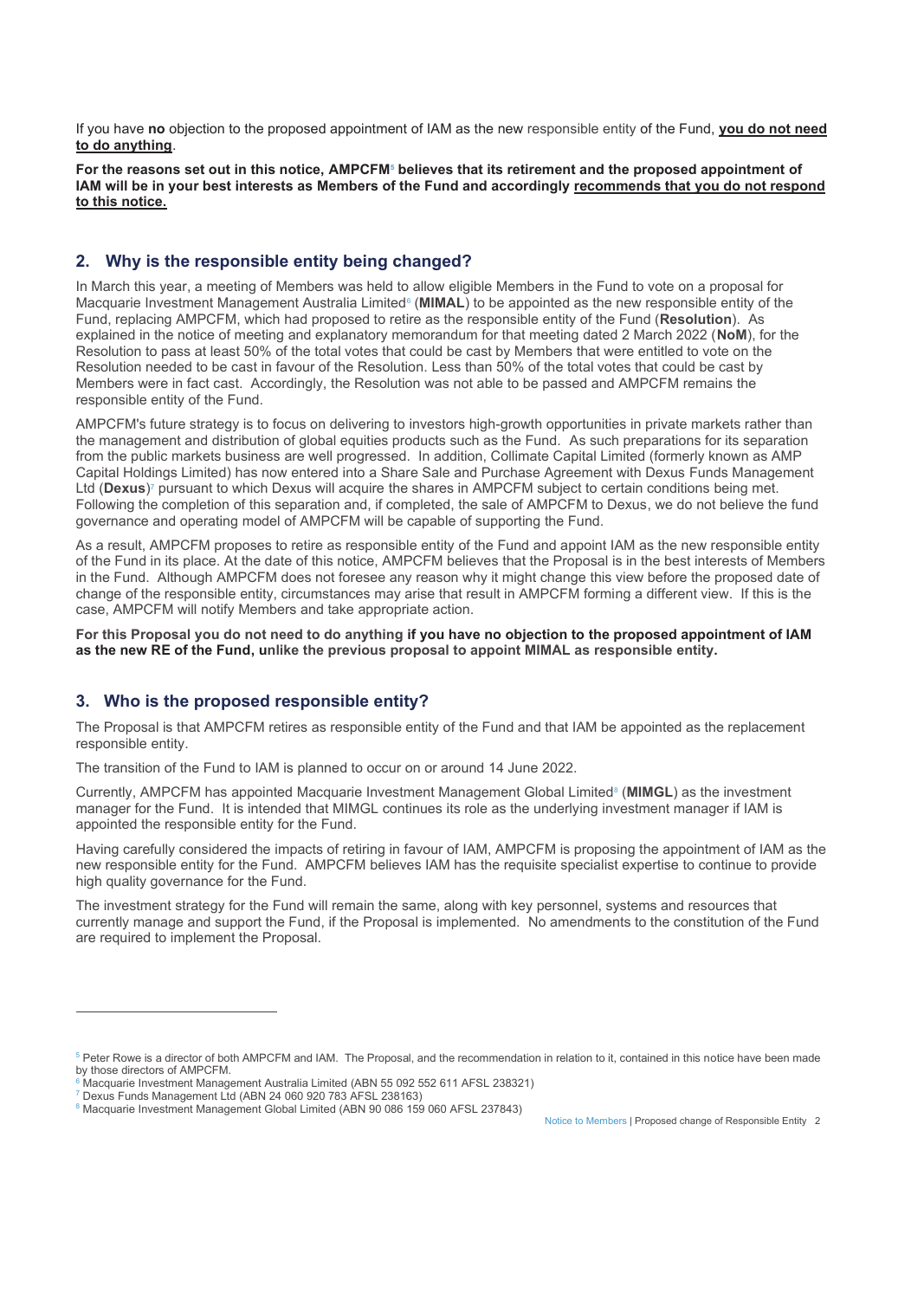Presently, IAM acts as the responsible entity for other registered managed investment schemes. Importantly, IAM is dedicated to acting as a responsible entity and does not carry on other substantive businesses or activities. Further information about IAM's Board is available on our website at ampcapital.com/au/en/about/corporate-governance

#### **Advantages of the Proposal**

Appointing IAM as the responsible entity of the Fund is expected to provide a number of benefits, including:

- accessing IAM's specialist responsible entity expertise in the operation of registered managed investment schemes, which it has gained from its significant experience for over 30 years;
- alignment with AMP's organisational structure into the future; and
- ensuring seamless transition of the operations of the Fund, given IAM is a related entity within the AMP Group and key personnel, systems and resources that manage and support the Fund will remain the same.

### **4. Does the proposed change impact the day-to-day management of the Fund?**

We believe that the proposed appointment of IAM as responsible entity of the Fund will not lead to any material change in the way that the Fund, and its investments, are managed. IAM, like us, is a member of the AMP Group and will have access to the resources of the AMP Group to govern and manage the Fund. In particular, the investment management oversight, and fund related services (including responding to investor enquiries and the preparation of product disclosure statements), that AMP Capital provided in relation to the Fund will continue to be provided to IAM by a member of the AMP Group, National Mutual Funds Management Limited.

IAM holds an Australian financial services licence authorising it to operate the Fund as responsible entity and to provide all other financial services that are provided in connection with the operation of the Fund. We expect that there will be a smooth transition from AMPCFM to IAM since both IAM and AMPCFM are related entities within the AMP Group and are expected to remain so during the transition<sup>9</sup>.

We are satisfied that IAM will:

- a) retain the same investment strategy of the Fund;
- b) utilise substantially similar IT and accounting functions in the management of the Fund as has been previously used by us;
- c) meet its capital adequacy requirements and other financial requirements under the Corporations Act 2001 (Cwlth) (**Act**) and ASIC policy;
- d) meet its insurance requirements under the Act and ASIC policy by having comparable insurance policies as ours;
- e) meet its obligations in relation to the engagement and monitoring of service providers to the Fund by using the same procedures for engagement and monitoring as has been used by us;
- f) meet its obligations in relation to compliance with the law by using comparable procedures and systems, as well as compliance personnel with appropriate experience; and
- g) handle complaints from, and disputes with, Fund Members where these arise in accordance with the same dispute resolution and complaints handling policies as has been used by us. IAM, like us, is a member of the external dispute resolution body, the Australian Financial Complaints Authority.

#### **No change in fees and costs**

The Proposal to change responsible entity does not include any proposal to increase fees or costs for the Fund.

#### **Expenses in connection with the change of RE**

Members in the Fund will not directly or indirectly bear any expense in connection with the change of responsible entity of the Fund. All expenses relating to this process will be borne by AMP Group.

 $9$  Based on the information available to it, AMPCFM does not expect that the sale of its shares to Dexus, assuming it completes, would complete before any change in responsible entity of the Fund from us to IAM. However, we cannot guarantee that this will be the case, particularly if a meeting of Members or postal vote is required. See our website at ampcapital.com/au/en/capabilities/equities for current information about the proposed timing of the retirement of AMPCFM and the manner in which that retirement would occur.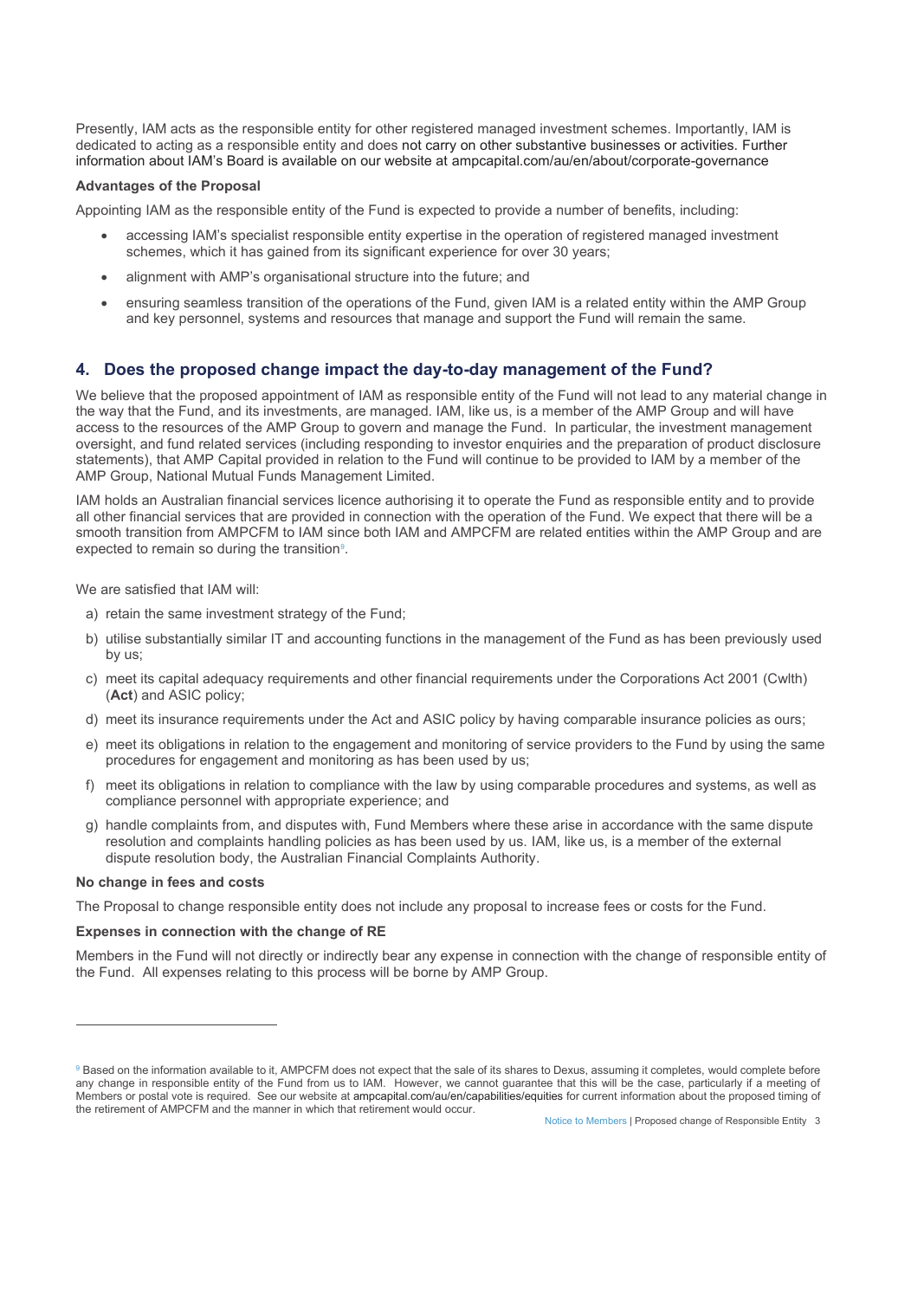#### **Management, custody and registry arrangements**

There will be no material changes to the management (such as asset management or product oversight and development), custody or registry arrangements for the Fund as a result of the proposed change of responsible entity.

#### **Distributions to Fund Members**

The Proposal to change responsible entity does not include any proposal to change the income and capital distribution arrangements for the Fund.

#### **Withdrawal rights**

If Members in the Fund have rights to withdraw from the Fund (e.g. rights to have units redeemed), those rights will not change as a result of the proposed change of responsible entity. If you are unsure as to whether you have rights to withdraw from the Fund, please call our Client Services team using the contact details below in section 6.

#### **Investment governance and compliance**

Compliance oversight for the Fund will be conducted by the IAM Audit & Risk Committee. The governing charter for the Audit & Risk Committee for the Fund will remain substantially the same if IAM is appointed as responsible entity of the Fund.

The independent auditor for the Fund, Ernst and Young, will remain the same if IAM is appointed as the responsible entity of the Fund.

#### **Taxation**

We have received independent advice and do not believe that there will be any material income tax or stamp duty liability for the Fund or its Members as a result of the proposed change of responsible entity.

#### **Approvals and consents**

AMPCFM as responsible entity of the Fund has entered into contracts with third parties and AMP counterparties in connection with its operation of the Fund (such as service providers). AMPCFM is obtaining all material consents and approvals from counterparties required in connection with the change of responsible entity for the Fund.

### **5. What do I need to do?**

If you have **no** objection to the proposed appointment of IAM as the new responsible entity of the Fund, **you do not need to do anything**.

However, if you would like the proposal to change the responsible entity of the Fund to be put to a vote of the Fund's Members, you should notify us by completing the "Request for Vote" form attached and sending it to us via email at clientservices@ampcapital.com or by reply paid post to the address below**, to be received by us by no later than 5pm (Sydney time) on 8 June 2022.** 

 AMP Capital Funds Management Limited Attention: RE Changes Reply Paid 125 PARRAMATTA NSW 2124

#### **What happens after I receive this notice?**

If either of the following conditions are met in relation to the Fund (by 5pm (Sydney time) on 8 June 2022), we will as soon as possible either arrange a Members' meeting or a postal vote to vote on the appointment of IAM:

- Members who together hold at least 5% of the total value of the interests in the Fund and are entitled to vote, ask for a vote on the Proposal<sup>10</sup>; or
- At least 100 Members who are entitled to vote ask for a vote on the Proposal.

<sup>&</sup>lt;sup>10</sup> Under section 253E of the Corporations Act, associates of AMPCFM are not entitled to vote on this matter and so are not included in these calculations. For the purposes of these calculations, a Member's entitlement to vote, and the total value of a Member's interests in the Fund will be determined as at midnight 7 June 2022.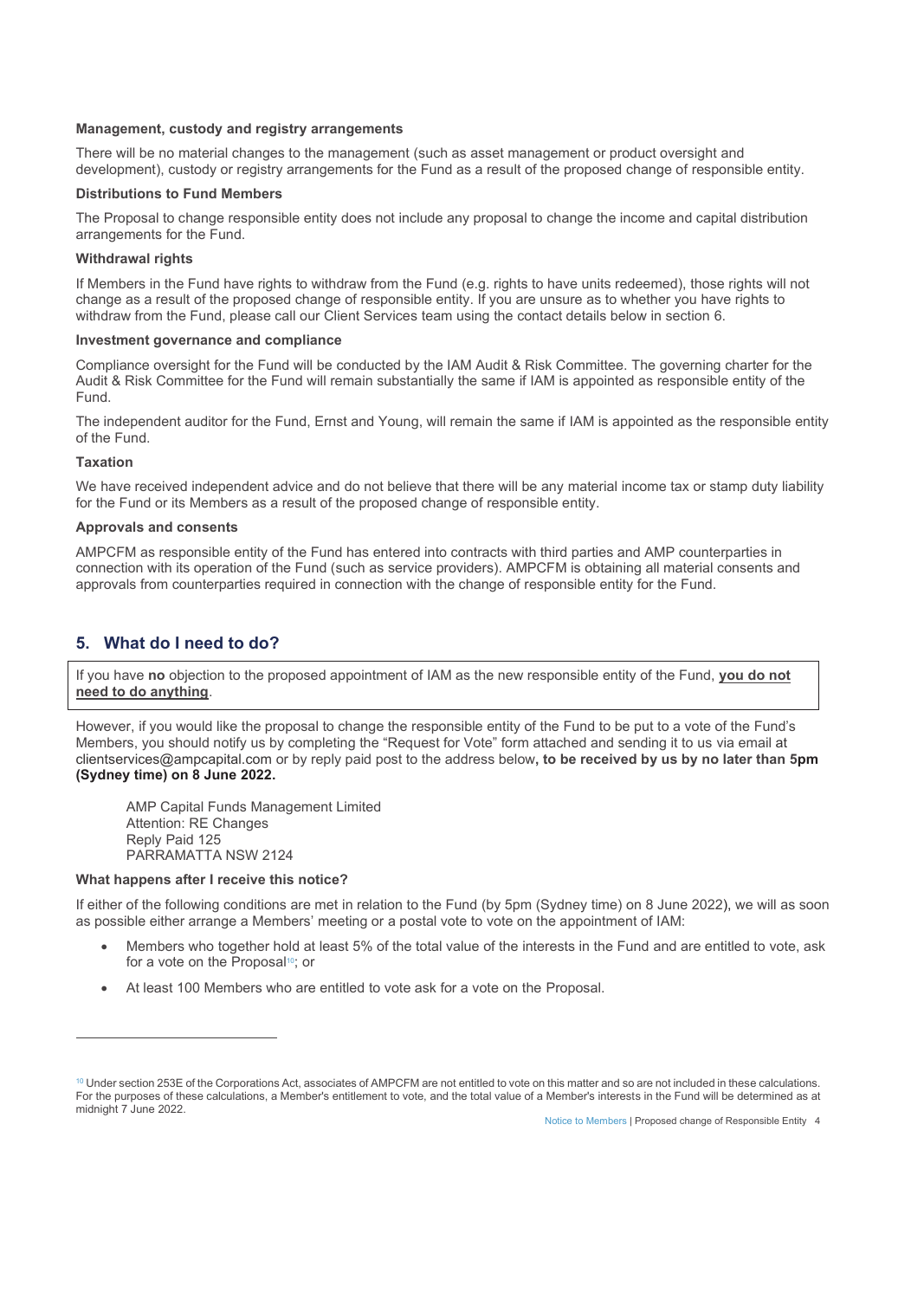Where a vote is required for the Fund, a further notice will be sent to Members. If a vote is held, the appointment of IAM as responsible entity of the Fund will only go ahead if at least 50% of the total votes that may be cast by Members entitled to vote<sup>11</sup> are voted in favour of the appointment. If a vote is held for the Fund and the appointment is not approved by the required percentage of Members in the Fund, then the change of responsible entity will not proceed and AMPCFM will remain as responsible entity of the Fund.

If less than the requisite number of Members ask for a vote by 5pm (Sydney time) on 8 June 2022 then, by 10 June 2022, we will lodge a notice with ASIC asking it to alter its records to name IAM as the new responsible entity of the Fund on or around 14 June 2022. We are also required to lodge, with the notice, a certificate stating that we reasonably consider that the proposed change of responsible entity for the Fund is not detrimental to the interests of Members in the Fund (with a summary of our reasons for why this is the case). ASIC will alter the record of registration to record the appointment of IAM as responsible entity of the Fund unless it believes that the appointment is detrimental to Members. IAM will become the new responsible entity of the Fund on the date that ASIC alters the record of registration, which we expect to be on or around 14 June 2022.

#### **What happens if the sale of AMPCFM to Dexus does not occur?**

Regardless of whether the sale of AMPCFM to Dexus completes or not, a change in responsible entity of the Fund would still need to occur because AMPCFM will cease to have the operational framework to manage the Fund once it has separated from the AMP Group's public markets business. This separation was expected to occur in mid-2022 and preparations for it are already underway.

### **What happens if the change of RE does not occur?**

If the change of responsible entity for the Fund does not occur, AMPCFM will remain as responsible entity of the Fund (and MIMGL will remain the investment manager of the Fund until further notice).

Given that AMPCFM will no longer have the skills and expertise to manage the Fund post the separation and potential sale of the private markets business, further consideration will need to be given to the future of the Fund.

### **6. Who can I contact if I have further questions?**

If you have any questions relating to the Proposal, please contact our Client Services Team on 1800 658 404, between 8.30am and 5.30pm (Sydney time) Monday to Friday or via email at clientservices@ampcapital.com.

If you're invested in Flexible Lifetime Investments (Series 2) and have questions relating to the Proposal, please contact our Client Services Team on 133267 between 8.30am and 5.30pm (Sydney time) Monday to Friday or via email at trustinfo@amp.com.au.

Information about AMP's governance practices can be found online at www.amp.com.au/corporategovernance

Current information about the proposed timing of the retirement of AMPCFM as responsible entity of the Fund and the appointment of IAM and manner in which the retirement and appointment will occur can be found on our website at ampcapital.com/au/en/capabilities/equities

# **Issued by AMP Capital Funds Management Limited ABN 15 159 557 721, AFSL 426455**

**17 May 2022** 

<sup>&</sup>lt;sup>11</sup> As per footnote 10 above.